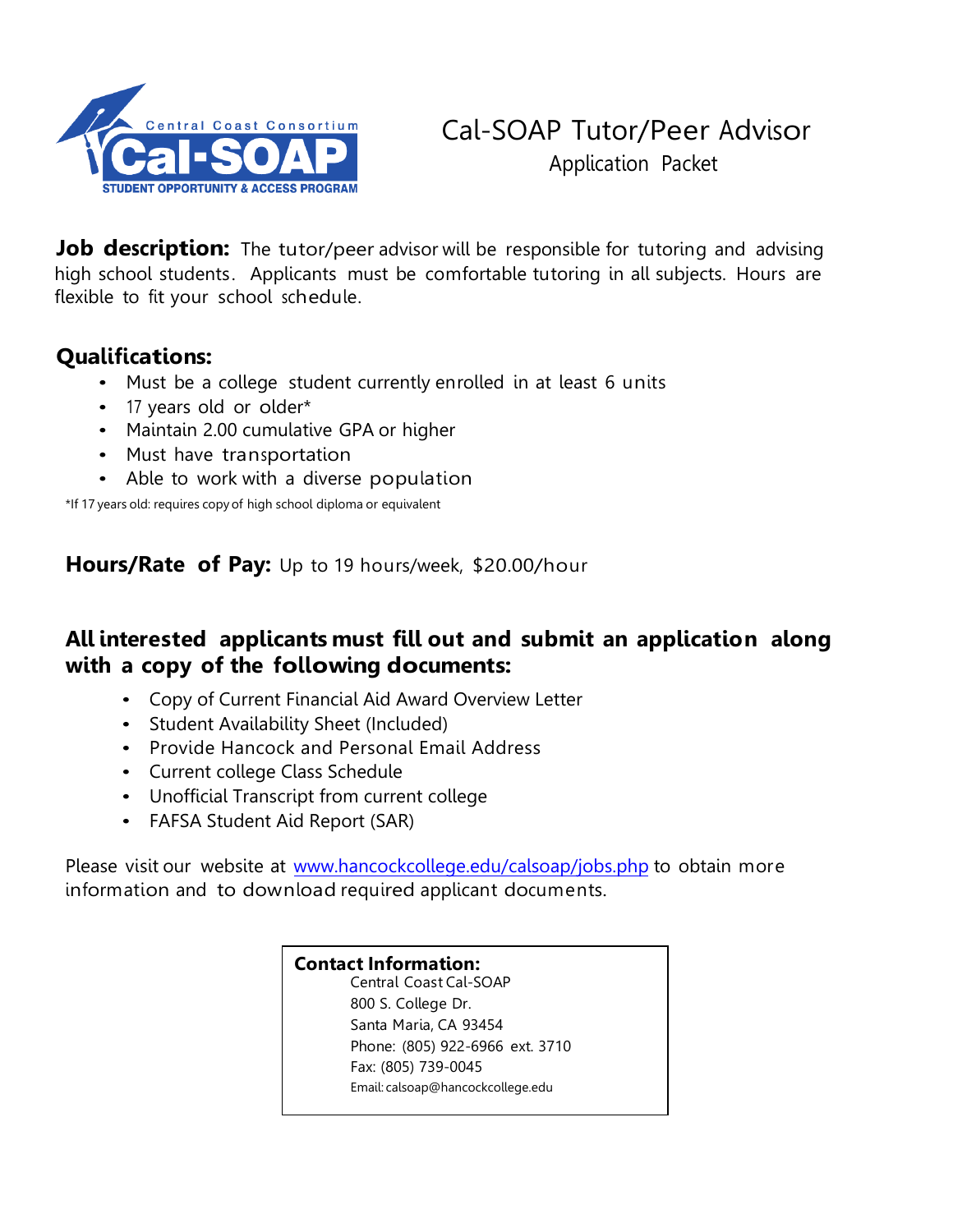

## **APPLICATION FOR CLASSIFIED EMPLOYMENT**

**HUMAN RESOURCES** An Equal Opportunity Employer

# 800 South College Drive

Santa Maria, CA 93454-6399 **POSITION APPLIED FOR:** Phone # (805) 922-6966, ext. 3338 **TODAY'S DATE:** FAX # (805) 922-9196 **SALARY REQUIREMENTS:**

| э.<br>٦. |  |
|----------|--|
| Ξ:       |  |
| ∼<br>    |  |

**Personal Email:** 

**- Personal Information** Please *type* or *print* in black ink.

**Allan Hancock Email:**

| NAME:              |                        |              |              |              |            |  |
|--------------------|------------------------|--------------|--------------|--------------|------------|--|
|                    |                        |              |              |              |            |  |
|                    | <b>LAST</b>            |              | <b>FIRST</b> |              | MI         |  |
| <b>ADDRESS:</b>    |                        |              |              |              |            |  |
|                    | <b>STREET</b>          |              | <b>CITY</b>  | <b>STATE</b> | <b>ZIP</b> |  |
| <b>TELEPHONE:</b>  | HOME:                  | <b>WORK:</b> |              |              |            |  |
| <b>FAX NUMBER:</b> | <b>E-MAIL ADDRESS:</b> |              |              |              |            |  |

*Thank you for your interest in employment with Allan Hancock College.* **Allan Hancock College will provide, upon request, alternate translation of its employment documents in large print, Braille, e-text, etc. Please call 805 922-6966 ext. 3788.** 

#### *The following is important information for applicants concerning the employment process.*

The completed application form will assist the screening committee to evaluate whether or not you possess the required knowledge, skills, and abilities for the position for which you are applying. The screening committee will review all job-related information from all applicants to identify those best qualified. *The committee will select only the best-qualified applicants for further evaluation.* Therefore, you must complete an application to allow a comprehensive review and evaluation. Your failure to complete the application (and supplementary materials, when required) will constitute failure to comply with the selection process.

- 1. Please read the job announcement carefully to ensure that your background meets the requirements of the position.
- 2. Please type or print (in ink) all information.
- 3. The human resources office must receive a completed application and any other required materials listed on the "Employment Opportunities" announcement by the published closing date. Incomplete application packages may not be considered.
- 4. The human resources office will accept applications only for positions currently open for recruitment.
- 5. Allan Hancock College does not accept resumes only.
- 6. Current Allan Hancock College employees applying for a position should be aware that material from their personnel files *will not* be included as part of the application package, and they should therefore provide information on past and present employment in the same degree of detail as any other candidate.
- 7. If you wish to apply for more than one position, you must submit a separate application and required materials for *each* position. We will accept legible photocopies of applications only with an original signature and date.
- 8. You must complete all areas of the application. *Do not write "See Resume."*
- 9. Please notify human resources of any change of address or phone number during the application process.
- 10. We will not be able to give you official notification of your status until final selection of a candidate. The entire process may take a month or more.
- 11. Allan Hancock College reserves the right to close, re-advertise, extend, or cancel the recruitment process at any time.
- 12. Required degrees held by faculty, administrators and other employees must be from institutions accredited by recognized U.S. accrediting agencies. Degrees from non- U.S. institutions are recognized only if equivalence has been established.

**Nondiscrimination Statement**: The Allan Hancock Joint Community College District is committed to the active promotion of diversity and equal access and opportunities to all staff, students, and applicants, including qualified members of underrepresented/ protected groups. The college assures that no person shall be discriminated against regardless of race, color, ancestry, religion, gender, national origin, age, physical/mental disability, medical condition, status as a veteran, marital status, or sexual orientation.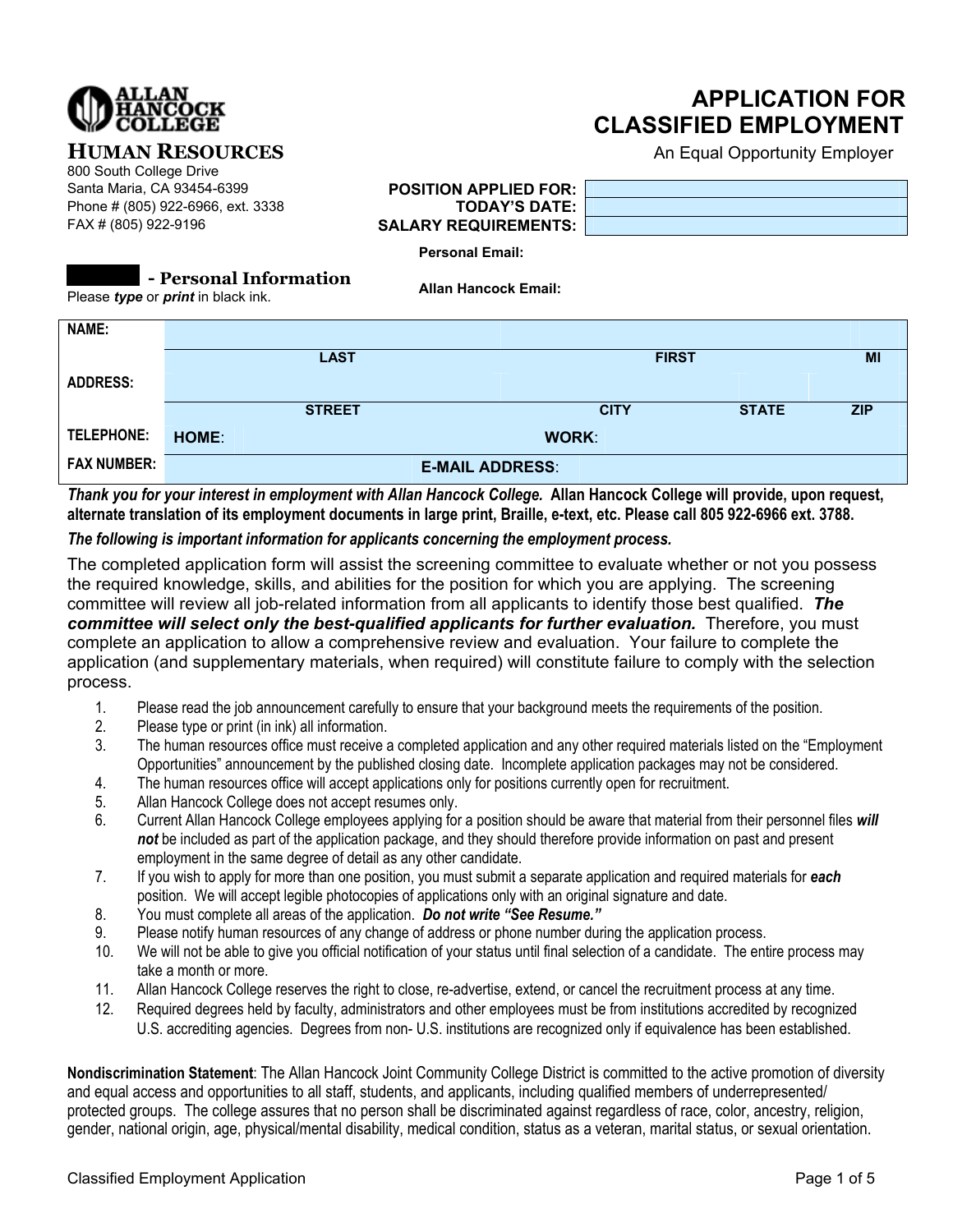

| <b>Select Highest Level Completed:</b>             |      |                                       |              |     |
|----------------------------------------------------|------|---------------------------------------|--------------|-----|
| <b>High School:</b>                                |      | Earned Diploma                        | Yes          | No  |
| <b>Address:</b>                                    |      |                                       |              |     |
|                                                    | City |                                       | <b>State</b> | Zip |
|                                                    |      |                                       |              |     |
| College:                                           |      | Degree Earned                         | Yes          | No  |
| Address:                                           |      |                                       |              |     |
|                                                    | City |                                       | <b>State</b> | Zip |
| Degree and<br>Major/Concentration:                 |      | <b>Semester Units/Credits Earned:</b> |              |     |
|                                                    |      |                                       |              |     |
| College:                                           |      | Degree Earned                         | Yes          | No  |
| Address:                                           |      |                                       |              |     |
|                                                    | City |                                       | <b>State</b> | Zip |
| Degree and<br>Maior/Concentration:                 |      | <b>Semester Units/Credits Earned:</b> |              |     |
|                                                    |      |                                       |              |     |
| College:                                           |      | Degree Earned                         | Yes          | No  |
| Address:                                           |      |                                       |              |     |
|                                                    | City |                                       | State        | Zip |
| Degree and<br>Maior/Concentration:                 |      | <b>Semester Units/Credits Earned:</b> |              |     |
|                                                    |      |                                       |              |     |
| <b>Business/Trade/</b><br><b>Technical School:</b> |      | Degree Earned                         | Yes          | No  |
| <b>Address:</b>                                    |      |                                       |              |     |
|                                                    | City |                                       | <b>State</b> | Zip |
| Major/Concentration:                               |      | <b>Semester Units/Credits Earned:</b> |              |     |

**High School Technical School College Graduate School** 

#### **- Licenses and Certifications PART III**

List any job related licenses and/or earned certificates.

#### - **Employment History PART IV**

**REFERENCES**: Please list three professional references who are familiar with your work-related ability and background. Do not use relatives or friends unless you have a legitimate working relationship.

| <b>Name</b> | <b>Business/Occupation</b> | <b>Telephone Number</b> |  |  |
|-------------|----------------------------|-------------------------|--|--|
|             |                            |                         |  |  |
|             |                            |                         |  |  |
|             |                            |                         |  |  |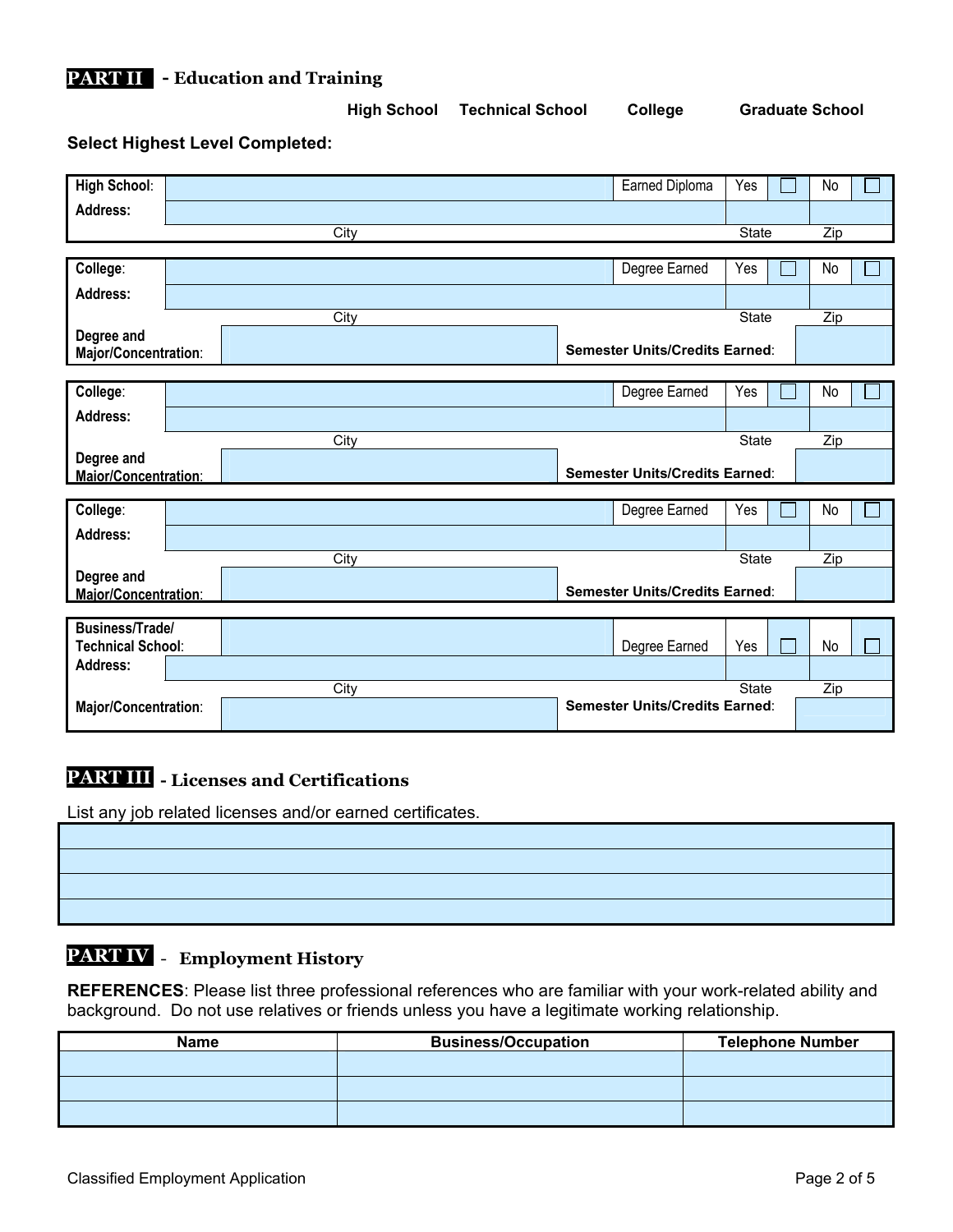## **- Employment History** *(continued)* **PART IV**

| Name of present or most recent employer:           |                            |  |  |
|----------------------------------------------------|----------------------------|--|--|
| <b>Employer Address:</b>                           | Telephone:                 |  |  |
| <b>Position Title:</b>                             | Hours worked per week:     |  |  |
| Dates of Employment: From (MO & YR)                | To (MO & YR)               |  |  |
| Name of Supervisor:                                | <b>Supervisor's Title:</b> |  |  |
| Reason for leaving:                                | Pay Rate:                  |  |  |
| Summary of job duties:                             |                            |  |  |
|                                                    |                            |  |  |
|                                                    |                            |  |  |
|                                                    |                            |  |  |
|                                                    |                            |  |  |
| Name of past employer:                             |                            |  |  |
|                                                    |                            |  |  |
| <b>Employer Address:</b><br><b>Position Title:</b> | Telephone:                 |  |  |
|                                                    | Hours worked per week:     |  |  |
| Dates of Employment: From (MO & YR)                | To (MO & YR)               |  |  |
| Name of Supervisor:                                | Supervisor's Title:        |  |  |
| Reason for leaving:                                | Pay Rate:                  |  |  |
| Summary of job duties:                             |                            |  |  |
|                                                    |                            |  |  |
|                                                    |                            |  |  |
|                                                    |                            |  |  |
|                                                    |                            |  |  |
| Name of past employer:                             |                            |  |  |
| <b>Employer Address:</b>                           | Telephone:                 |  |  |
| <b>Position Title:</b>                             | Hours worked per week:     |  |  |
| Dates of Employment: From (MO & YR)                | To (MO & YR)               |  |  |
| Name of Supervisor:                                | <b>Supervisor's Title:</b> |  |  |
| Reason for leaving:                                | Pay Rate:                  |  |  |
| Summary of job duties:                             |                            |  |  |
|                                                    |                            |  |  |
|                                                    |                            |  |  |
|                                                    |                            |  |  |
|                                                    |                            |  |  |
|                                                    |                            |  |  |
| Name of past employer:                             |                            |  |  |
| <b>Employer Address:</b>                           | Telephone:                 |  |  |
| <b>Position Title:</b>                             | Hours worked per week:     |  |  |
| Dates of Employment: From (MO & YR)                | To (MO & YR)               |  |  |
| Name of Supervisor:                                | <b>Supervisor's Title:</b> |  |  |
| Reason for leaving:                                | Pay Rate:                  |  |  |
| Summary of job duties:                             |                            |  |  |
|                                                    |                            |  |  |
|                                                    |                            |  |  |
|                                                    |                            |  |  |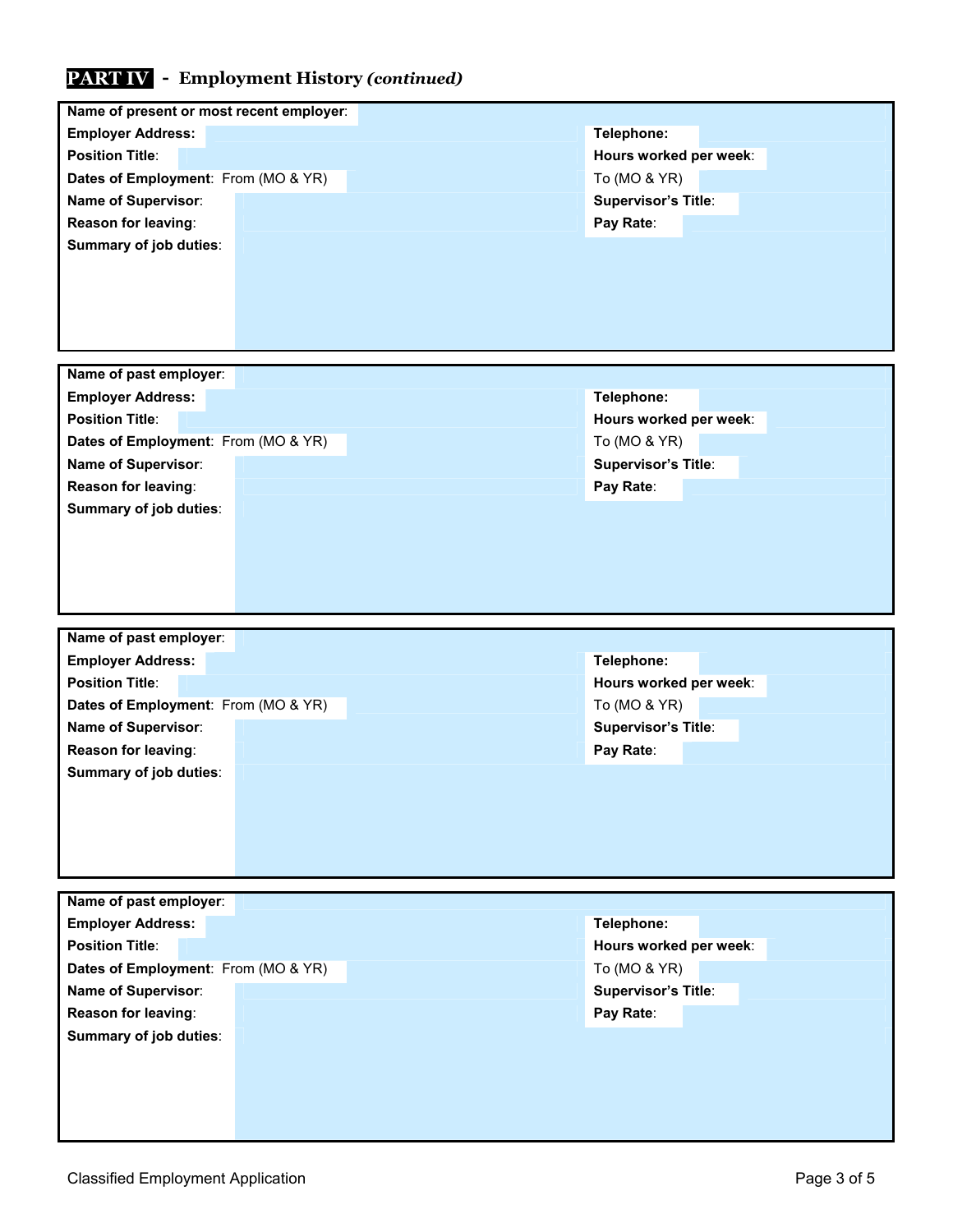#### **- General Information PART V**

|                           | 1. Are you able, upon employment, to submit verification that you are a United States citizen or are<br>eligible to work in the United States?<br>No WE DO NOT SPONSOR VISAS<br><b>Yes</b> |                                                                                                                                                                                                                                                                                                                                                                                                                   |           |            |  |        |                           |       |     |           |
|---------------------------|--------------------------------------------------------------------------------------------------------------------------------------------------------------------------------------------|-------------------------------------------------------------------------------------------------------------------------------------------------------------------------------------------------------------------------------------------------------------------------------------------------------------------------------------------------------------------------------------------------------------------|-----------|------------|--|--------|---------------------------|-------|-----|-----------|
| 2.                        | Are you 18 years of age or older?<br>Yes<br><b>No</b>                                                                                                                                      |                                                                                                                                                                                                                                                                                                                                                                                                                   |           |            |  |        |                           |       |     |           |
| 3.                        | Have you served in the armed forces?<br><b>Yes</b><br>No                                                                                                                                   |                                                                                                                                                                                                                                                                                                                                                                                                                   |           |            |  |        |                           |       |     |           |
|                           | Duration:                                                                                                                                                                                  | years                                                                                                                                                                                                                                                                                                                                                                                                             |           | (or)       |  | months |                           |       |     |           |
| $4_{\cdot}$               |                                                                                                                                                                                            | Have you ever been convicted of a crime, other than a minor traffic violation? (Note: Drunken driving,<br>reckless driving, and hit-run driving are not considered minor traffic violations.)                                                                                                                                                                                                                     |           |            |  |        |                           |       |     |           |
|                           |                                                                                                                                                                                            | <b>Yes</b>                                                                                                                                                                                                                                                                                                                                                                                                        | <b>No</b> |            |  |        | If "yes", explain below.* |       |     |           |
|                           |                                                                                                                                                                                            | Note: A conviction record will not necessarily be a bar to employment, and factors such as age at time of offense, seriousness and<br>nature of the violation(s), relevance to the position applied for, and rehabilitation will be taken into account. However, you will not be<br>hired if the conviction is for a crime that would prohibit your employment under provisions of the California Education Code. |           |            |  |        |                           |       |     |           |
|                           | If "yes" list:                                                                                                                                                                             | 5. Are you or have you been employed by Allan Hancock College?                                                                                                                                                                                                                                                                                                                                                    |           |            |  |        |                           | Yes   |     | No        |
|                           | Job Title                                                                                                                                                                                  |                                                                                                                                                                                                                                                                                                                                                                                                                   |           | Department |  |        |                           | Dates |     |           |
| 6.                        |                                                                                                                                                                                            | Allan Hancock College is hereby authorized to contact my present employer.                                                                                                                                                                                                                                                                                                                                        |           |            |  |        |                           |       | Yes | <b>No</b> |
| 7.                        |                                                                                                                                                                                            | Allan Hancock College is hereby authorized to contact my past employers.                                                                                                                                                                                                                                                                                                                                          |           |            |  |        |                           |       | Yes | <b>No</b> |
| 8.                        | What languages other than English do you understand and/or speak fluently?                                                                                                                 |                                                                                                                                                                                                                                                                                                                                                                                                                   |           |            |  |        |                           |       |     |           |
|                           |                                                                                                                                                                                            |                                                                                                                                                                                                                                                                                                                                                                                                                   |           |            |  |        |                           |       |     |           |
| * Remarks / explanations: |                                                                                                                                                                                            |                                                                                                                                                                                                                                                                                                                                                                                                                   |           |            |  |        |                           |       |     |           |
|                           |                                                                                                                                                                                            |                                                                                                                                                                                                                                                                                                                                                                                                                   |           |            |  |        |                           |       |     |           |
|                           |                                                                                                                                                                                            |                                                                                                                                                                                                                                                                                                                                                                                                                   |           |            |  |        |                           |       |     |           |
|                           |                                                                                                                                                                                            |                                                                                                                                                                                                                                                                                                                                                                                                                   |           |            |  |        |                           |       |     |           |

**Notification of Availability of Annual Campus Security Report for Potential Employees**: Allan Hancock College maintains a reference guide of safety information and procedures, annual campus crime statistics, and emergency/disaster preparedness information. A copy of this information may be obtained upon request from the Allan Hancock College Police Department at (805)922-6966, ext. 3651 or the police department Web site**.** 

**Privacy Notification:** The application form and all attached documents become official records of Allan Hancock College and cannot be returned. Please make a copy for your files before submitting. Applications for Allan Hancock College employment are subject to public disclosure laws and confidentiality of information contained therein cannot be assured. The principal purpose for requesting the information on this form is for personnel and equal employment administration. Furnishing the information on the Employment Application is mandatory, except for the Social Security number and the Applicant Survey which are voluntary and confidential. The principal purpose for requesting the information on the Employment Application is to evaluate qualifications for employment. Failure to provide the information will prevent evaluation of your qualifications for employment. The purpose of requesting your Social Security number is to establish an applicant identification number which will be used for input into a computerized applicant data system, and not for any other purpose. College policy and state and federal statutes authorize the maintenance of this information. The information will be used by the College for the purposes cited in those policies, and will be given to state and federal agencies if required by law. Human Resources is responsible for maintaining this information.

You are not required to disclose information about physical or mental limitations that you believe will not interfere with your capability to do the job. Applicants needing assistance in the recruitment process due to a disability should submit a request to the human resources office at least ten work days before the accommodation is needed.

**Applicant Certification and Agreement** *(Please read carefully before signing)*

I hereby certify that all statements made on this application and supplemental materials are true and complete to the best of my knowledge. I understand that any false, incomplete, or incorrect statements may result in my dismissal from employment with Allan Hancock College.

I authorize the district to investigate my references, work record, performance evaluations, education, or any other matters relating to my suitability for employment. I authorize and direct my former or current employers and educational institutions to release to Allan Hancock College any information they may have concerning me, whether or not it is in their records. I release the parties listed above from any and all liability related to this process of gathering information about my suitability for employment.

I understand that the work schedule and location may vary depending upon the needs of the district. The work location may include the Santa Maria campus, Lompoc Valley Center, or other off-site locations as assigned by the district.

Signature: Date: Designature: Date: Date: Date: Date: Date: Date: Date: Date: Date: Date: Date: Date: Date: Date: Date: Date: Date: Date: Date: Date: Date: Date: Date: Date: Date: Date: Date: Date: Date: Date: Date: Date: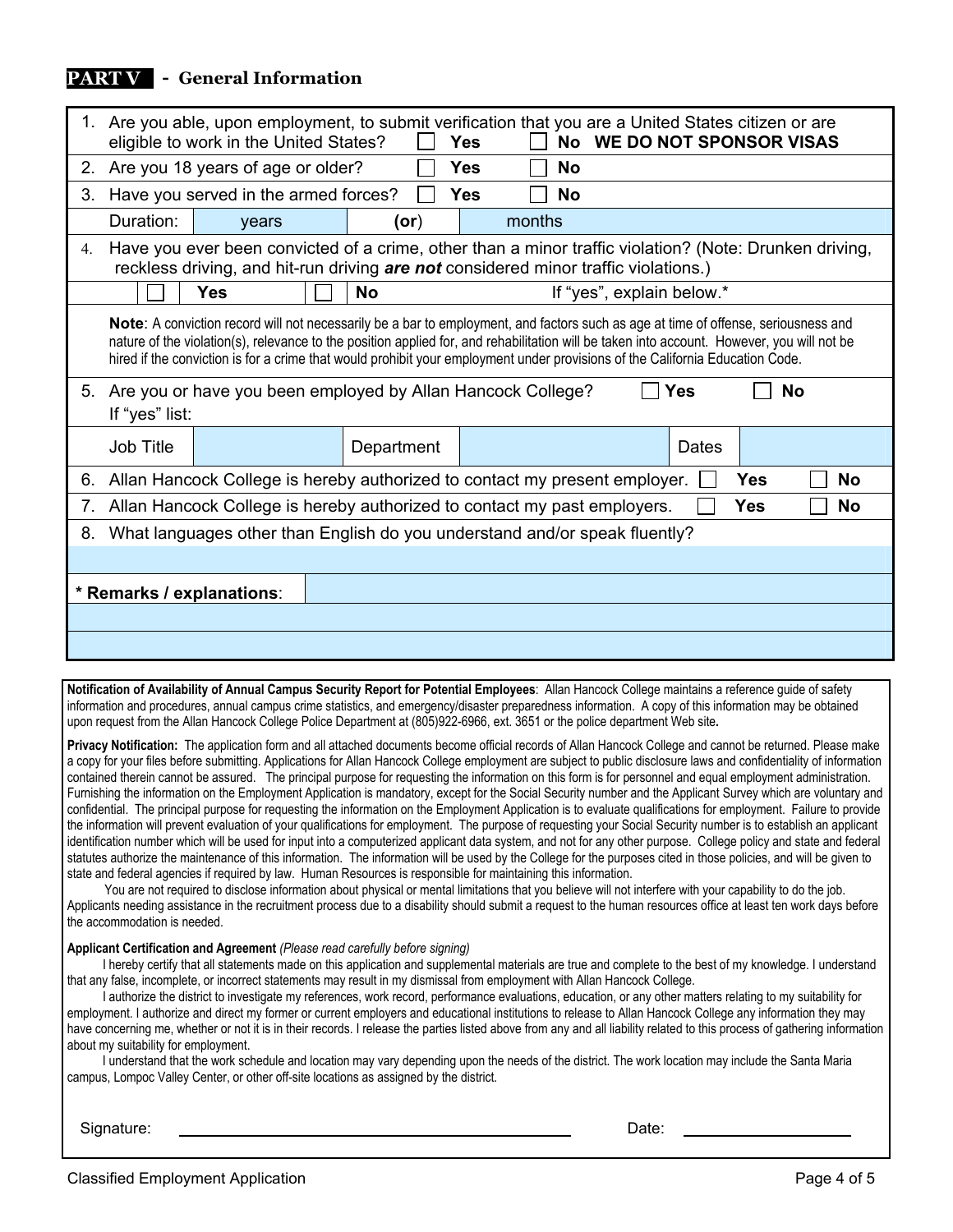

## **CONFIDENTIAL APPLICANT SURVEY**

This information is used for statistical purposes only.

Per United States Department of Education guidelines the following two questions must be answered. Educational institutions will be required to collect racial and ethnic data using a two-part question. The first question is whether the respondent is Hispanic/Latino. The second question is whether the respondent is from one or more races.

Federal and state mandates require that we compile summary data on the gender and ethnicity of applicants. To assist us in complying with this requirement, we are requesting that you complete and return this form. This information will be used to evaluate the effectiveness of our recruitment efforts.

It should be emphasized that it is the policy of the Allan Hancock Joint Community College District that no person shall be discriminated against in any employment procedure on the basis of race, color, ancestry, religion, gender, national origin, age, physical/mental disability, medical condition, status as a veteran, marital status, or sexual orientation. Information regarding the gender and ethnicity of applicants is not supplied to the screening committee responsible for making employment recommendations and is kept in a confidential file separate from the application for employment.

| <b>NAME:</b> |                                                                                                                                                                     |                                                                                                                                                                                                                                                                                                                                                                                                                                                                                                                                                                                                                                                                                               | <b>TODAY'S DATE:</b>                                                                                                               |                                                                                                |
|--------------|---------------------------------------------------------------------------------------------------------------------------------------------------------------------|-----------------------------------------------------------------------------------------------------------------------------------------------------------------------------------------------------------------------------------------------------------------------------------------------------------------------------------------------------------------------------------------------------------------------------------------------------------------------------------------------------------------------------------------------------------------------------------------------------------------------------------------------------------------------------------------------|------------------------------------------------------------------------------------------------------------------------------------|------------------------------------------------------------------------------------------------|
|              | <b>POSITION APPLYING FOR:</b>                                                                                                                                       |                                                                                                                                                                                                                                                                                                                                                                                                                                                                                                                                                                                                                                                                                               |                                                                                                                                    |                                                                                                |
| 1.<br>2.     | Are you Hispanic or Latino?<br><b>Central American</b><br>South American<br>Hispanic Other<br>Asian Indian<br>Chinese<br>Japanese<br>Korean<br>Laotian<br>Cambodian | □Yes □ No<br>What is your race / ethnicity? (Check one or more.)<br>Mexican, Mexican-American, Chicano<br>How did you first learn of this vacancy? (Please check all that apply)<br>1) Allan Hancock College human resources office<br>2) Allan Hancock College Web site<br>3) From an Allan Hancock College employee, relative or friend<br>4) From a job flyer or announcement<br>5) Employment Development Department<br>6) Chronicle of Higher Education<br>7) Local Advertisement - Specify:<br>8) Trade or professional organization publication - Specify:<br>9) Other Web site - please specify:<br>Male<br>Female<br>Are you age 40 or older?<br>Are you a person with a disability? | Vietnamese<br>Filipino<br>Asian Other<br>Guamanian<br>Hawaiian<br>Samoan<br>Pacific Islander Other<br>White<br><b>Yes</b><br>Yes * | <b>Black or African American</b><br>American Indian / Alaskan Native<br><b>No</b><br><b>No</b> |

\* If yes and you need any accommodation(s), please contact the human resources office for services at 805-922-6966, ext. 3338.

As defined in the Americans with Disabilities Act of 1990, a disabled person is one who:

(1) Has a physical or mental impairment which substantially limits one or more major life activities;

(2) Has a record of such an impairment; or

(3) Is regarded as having such an impairment.